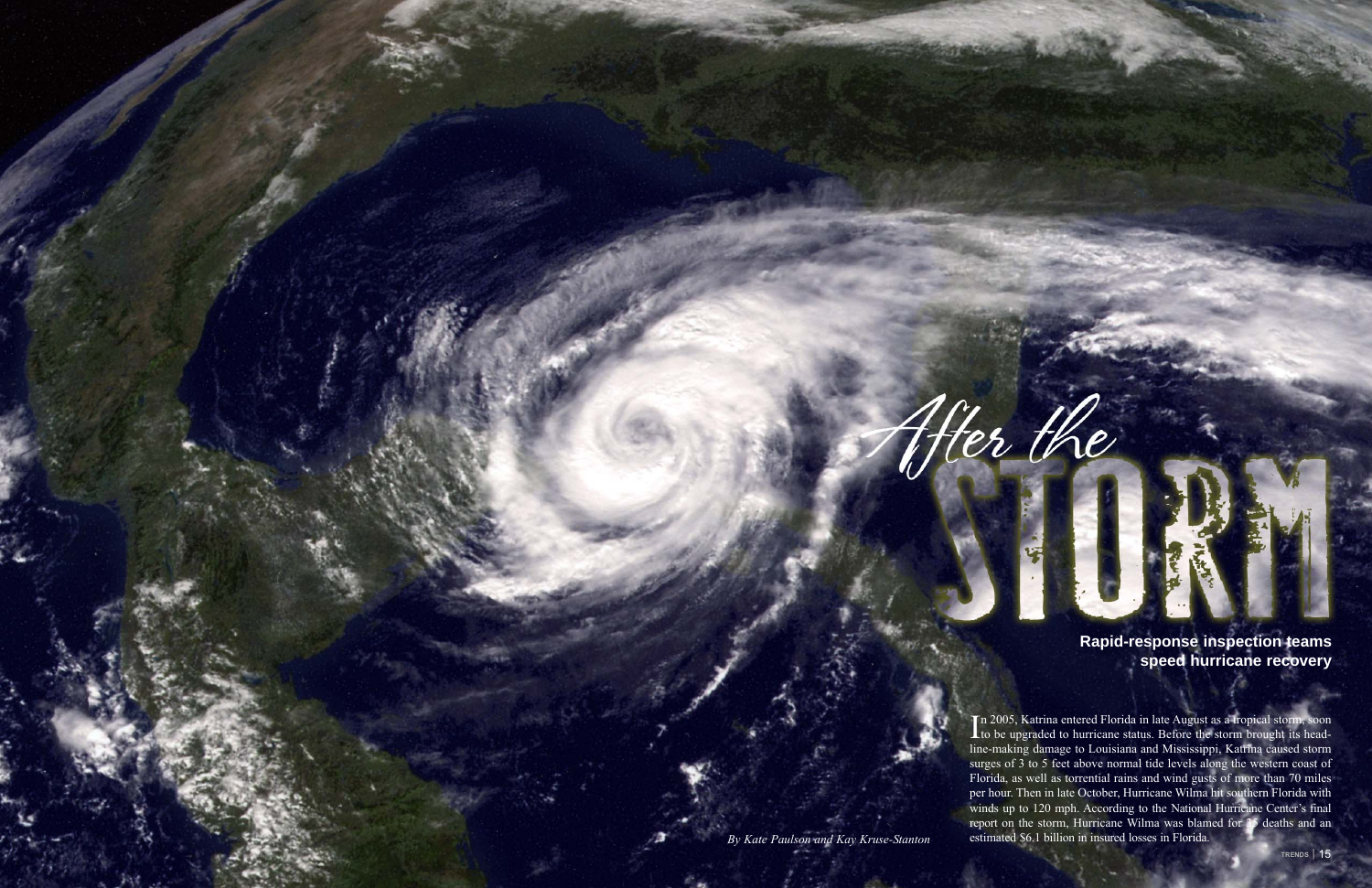

In the wake of a hurricane, the recovery begins. The long procession of power trucks and other assistance begins to make its way to the hurricaneaffected area. But before this help can arrive, the path needs to be cleared and made safe for travel. Jose Quintana, structures and facilities engineer for the Florida Department of Transportation's District 4, oversees this effort. It is the responsibility of his division to make sure that the infrastructure within primary travel routes is safe.

"Our office is responsible for the initial damage assessment, which is done as soon as it is deemed safe for our personnel. We have the responsibility of making sure that the roads are open and safe," Quintana said of the important role the Structures and Facilities Division plays in the aftermath of a hurricane. District 4 encompasses Broward, Indian River, Martin, Palm Beach, and St. Lucie Counties and includes the cities of West Palm Beach and Fort Lauderdale.

Recognizing the scope of the damage that a hurricane can cause,

Quintana knows additional resources outside his staff are important. He knows his staff members also live in the hurricane-prone area and have their own homes and families to think about. "Our goal is to make sure that the roads are safe for the traveling public. But the fact is that we may not be in a position to do it ourselves," Quintana said.

As hurricane season 2005 approached, Quintana made sure preparations were in place. Lichtenstein Consulting Engineers worked with the District to develop a detailed plan for inspection crews from multiple firms around the state, including Ayres Associates.

Even with this framework in place, storms remain unpredictable. As one of the firms under contract, Ayres Associates reviewed the plans and prioritized routes. "One of our biggest challenges was the coordination of routes and crews," said Andrew Fickett, PE, CBI, manager of structural inspection for Ayres Associates.

Because the exact path and intensity of each storm dictates where the needs are, mobility is a key element for emergency response inspection. Crews need to be ready to go where the damage is – and quickly. Ayres Associates has been inspecting structures within District 4 as part of a routine inspection contract since 1993. With this familiarity with the District's infrastructure, Ayres Associates is able to follow the details of the inspection routes, but also maintain the flexibility to respond as information comes in.

Hurricanes Katrina and Wilma had the most impact in District 4 during the record-breaking 2005 season. Hurricane Katrina made landfall in late August, and Wilma followed in late October. As each storm approached Florida, Quintana kept close watch, monitoring the track of the storm. "All day, all night long, I'll be watching The Weather Channel, keeping track of the storm's intensity and path toward our district,"

Quintana said.

It turned out that Quintana's concerns about the storm's effects for his local staff were right. "With Hurricane Wilma, we were really impacted," Quintana said. "Probably half of our employees were affected by the storm's intensity and had to be with their families, getting their own homes and lives together. If not for the consultants that worked for us from all over the state, it would have been impossible to get the information we needed."

Following both Hurricane Katrina and Hurricane Wilma, Ayres Associates had as many as six two-person inspection teams in the field at any given time.

Ayres Associates' teams performed more than 500 inspections after Hurricane Katrina and again after Hurricane Wilma. The structures they were responsible for in District 4 were along Interstate 95, a primary travel route in the area. One crew traveled northward along the shoulder, a second southward, and a third along the median. Crews checked every overhead sign, every culvert, and every bridge, searching for any sign of damage or weakness.

Although there is a general emergency response plan in place, each storm affects land and structures differently. Each storm carried its own concerns. "Storms coming from the east have the possibility of storm surge damage, and that means more careful inspection of our coastal bridges and culverts," Quintana said. Crews used drop-weighted tapes, survey rods, or fathometers to determine changes in the bottom of waterways that could indicate scouring, rendering structures unsafe. Storms from the west generally do not affect the tidal action as much, and crews may give bridges and culverts only a visual inspection, unless scouring is evident. The inspectors worked with the same challenges as people living in the affected areas and tried to be as self-sufficient as possible.

"Crews encountered countless challenges, from hazardous debris to



flat tires to a lack of resources. Basic resources such as food and water were extremely scarce post-storm," Quintana said. "They needed creativity to find the solutions to get the job done as quickly as possible."

With widespread power outages, crews could not be assured of a ready supply of gasoline. They filled as many containers as would fit in the back of inspection trucks and replenished them when possible. What food was available locally was for area residents; crews packed in their own provisions for the trip. When possible, crews carried extra water and ice to distribute to residents affected by the storm.

Crews were in the field for up to a week at a time and usually had to drive two or three hours from the work area to find the nearest place to sleep.

*Battered bridges, culverts, and overhead signs in southeast Florida were carefully inspected after Hurricanes Katrina and Wilma.*